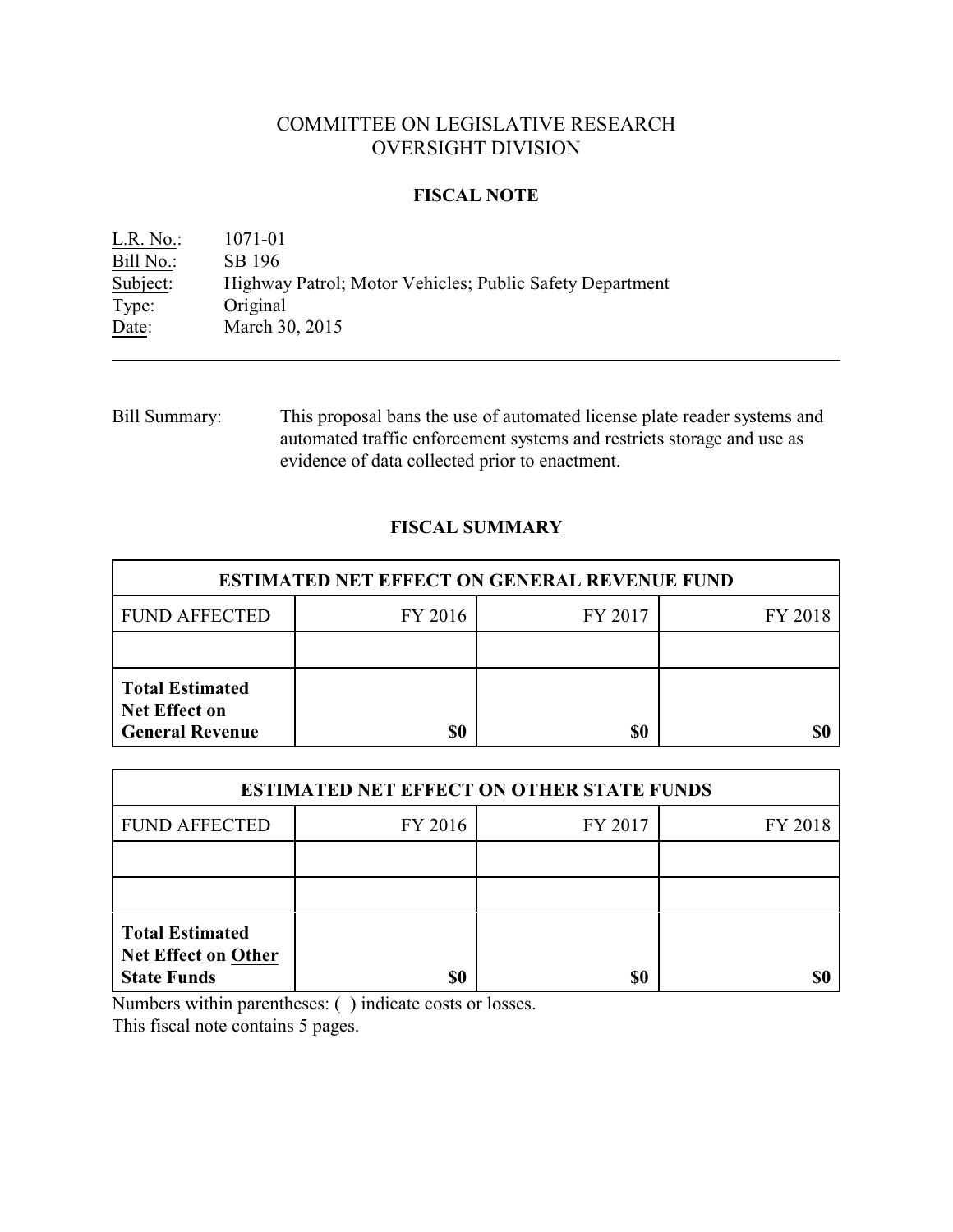L.R. No. 1071-01 Bill No. SB 196 Page 2 of 5 March 30, 2015

| <b>ESTIMATED NET EFFECT ON FEDERAL FUNDS</b>                        |         |         |         |  |  |
|---------------------------------------------------------------------|---------|---------|---------|--|--|
| <b>FUND AFFECTED</b>                                                | FY 2016 | FY 2017 | FY 2018 |  |  |
|                                                                     |         |         |         |  |  |
|                                                                     |         |         |         |  |  |
| <b>Total Estimated</b><br>Net Effect on All<br><b>Federal Funds</b> | \$0     | \$0     |         |  |  |

| <b>ESTIMATED NET EFFECT ON FULL TIME EQUIVALENT (FTE)</b>    |         |         |         |  |
|--------------------------------------------------------------|---------|---------|---------|--|
| <b>FUND AFFECTED</b>                                         | FY 2016 | FY 2017 | FY 2018 |  |
|                                                              |         |         |         |  |
|                                                              |         |         |         |  |
| <b>Total Estimated</b><br><b>Net Effect on</b><br><b>FTE</b> |         |         |         |  |

 $\Box$  Estimated Net Effect (expenditures or reduced revenues) expected to exceed \$100,000 in any of the three fiscal years after implementation of the act.

| <b>ESTIMATED NET EFFECT ON LOCAL FUNDS</b> |                  |                  |                  |
|--------------------------------------------|------------------|------------------|------------------|
| <b>FUND AFFECTED</b>                       | FY 2016          | FY 2017          | FY 2018          |
| <b>Local Government</b>                    | \$0 or (Unknown) | \$0 or (Unknown) | \$0 or (Unknown) |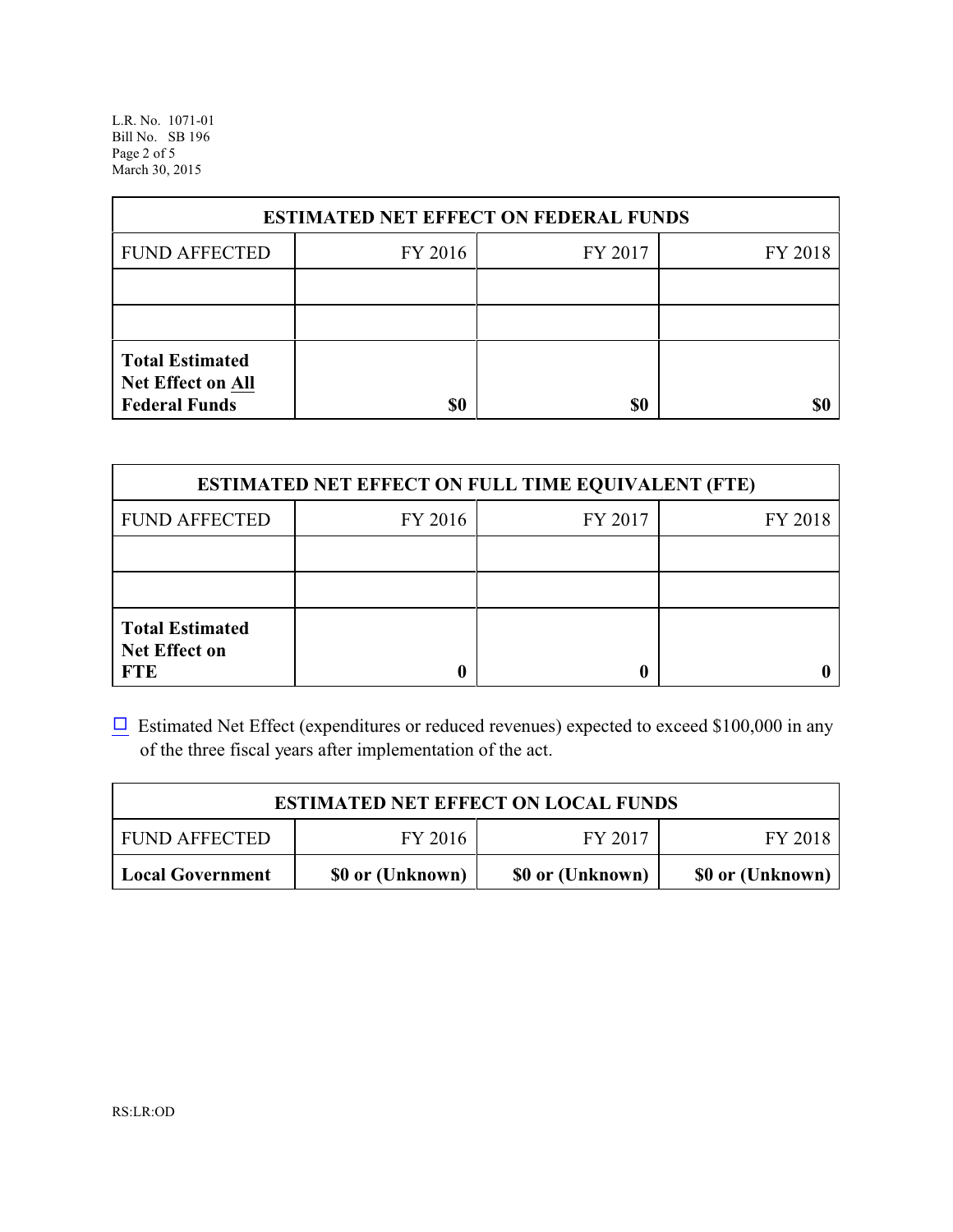L.R. No. 1071-01 Bill No. SB 196 Page 3 of 5 March 30, 2015

#### **FISCAL ANALYSIS**

#### ASSUMPTION

Officials from the **Department of Public Safety - Missouri Highway Patrol** and the **Office of the State Courts Administrator** each assume the proposal would not fiscally impact their respective agencies.

Officials from the **Columbia Police Department** assume no direct fiscal impact from the proposal. The indirect impact would result from investigations that may take longer and requires more over-time to gather facts that could have been aided by license plate readers (LPR). This would be difficult to quantify.

Officials from the **City of St. Louis** state should this legislation pass, the City of St. Louis would lose approximately \$3.5 million in revenue annually. Automated traffic enforcement systems have been utilized effectively in the City to monitor intersections with high amounts of traffic and susceptibility toward traffic accidents. The cost of monitoring is paid through a portion of the fines imposed on those who violate traffic ordinances at these intersections. Elimination of the fine revenue would have a significant negative impact, resulting in the loss of approximately \$3.5 million in net revenue annually, in addition to losing the source of funding for this public safety monitoring system.

Officials from the **City of Kansas City** state this legislation will have no fiscal impact regarding any revenues to the City. Kansas City is not currently issuing traffic citations pursuant to the automated traffic enforcement systems, that would be prohibited by this legislation, because of the uncertain legality of using such automated traffic enforcement systems to issue traffic citations. However, if the Missouri Supreme Court should rule on the cases currently before the Court in a manner that would allow the Kansas City to put its automated traffic enforcement systems (i.e. its red light cameras) back in service and Kansas City proceeded to put such cameras back in service, then this legislation would have a negative fiscal impact on Kansas City because such legislation's proposed prohibition of automated traffic enforcement systems would cost Kansas City approximately \$2.5 million annually in fine revenues.

Officials from the **Boone County Sheriff's Department** state if this legislation passes, it sounds as though LPR systems already existing will be able to continue to be utilized. Costs incurred however, will be related to additional time spent by investigators to obtain a court order to access our own data. Approximately 2 hours per search warrant will be necessary at a rate of approximately \$23/hour. It is unknown how many search warrants we will have to write to obtain our own data, that will be on a per case basis, but it will be significant.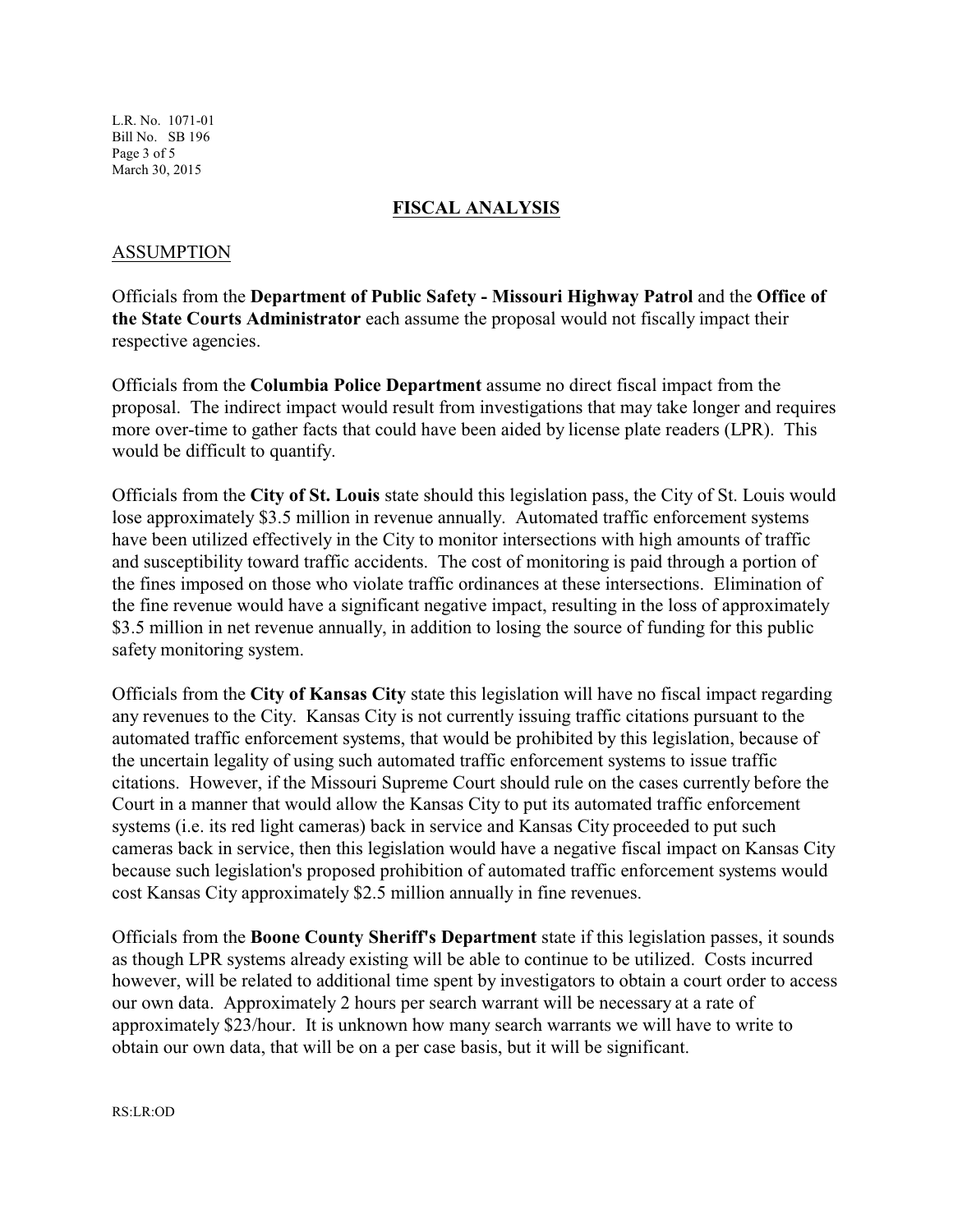L.R. No. 1071-01 Bill No. SB 196 Page 4 of 5 March 30, 2015

## ASSUMPTION (continued)

Also, should we lose the ability to continue using our LPR systems, below is the financial investment breakdown in our LPR program so far. The total loss from the information below is \$241,577:

| $\bullet$ | 4 LPR car (mobile) systems from COPS Tech Grant = | \$79,620;   |
|-----------|---------------------------------------------------|-------------|
| $\bullet$ | Fixed Site LPR project $=$                        | \$54,422;   |
| $\bullet$ | Original 4 LPR cars (includes 2 at $CPD$ ) =      | $$83,520$ ; |
| $\bullet$ | LPR Server software $=$                           | \$912;      |
| $\bullet$ | LPR Server hardware $=$                           | \$5,053;    |
| $\bullet$ | Replacement system purchased in $2014 =$          | \$18,050    |
|           |                                                   | \$241,577   |

| FISCAL IMPACT - State Government                                                                          | FY 2016<br>$(10 \text{ Mo.})$ | FY 2017             | FY 2018             |
|-----------------------------------------------------------------------------------------------------------|-------------------------------|---------------------|---------------------|
|                                                                                                           | <u>\$0</u>                    | <u>\$0</u>          | <u>\$0</u>          |
| FISCAL IMPACT - Local Government                                                                          | FY 2016<br>$(10 \text{ Mo.})$ | FY 2017             | FY 2018             |
| <b>LOCAL POLITICAL SUBDIVISIONS</b>                                                                       |                               |                     |                     |
| Loss - Potential loss of revenue from<br>traffic law enforcement (red-light cameras<br>and speed cameras) | \$0 or<br>(Unknown)           | \$0 or<br>(Unknown) | \$0 or<br>(Unknown) |
| Costs - potential additional cost of law<br>enforcement without the use of LPRs                           | \$0 or<br>(Unknown)           | \$0 or<br>(Unknown) | \$0 or<br>(Unknown) |
| <b>ESTIMATED NET EFFECT TO</b><br><b>LOCAL POLITICAL SUBDIVISIONS</b>                                     | \$0 or<br>(Unknown)           | \$0 or<br>(Unknown  | \$0 or<br>(Unknown) |